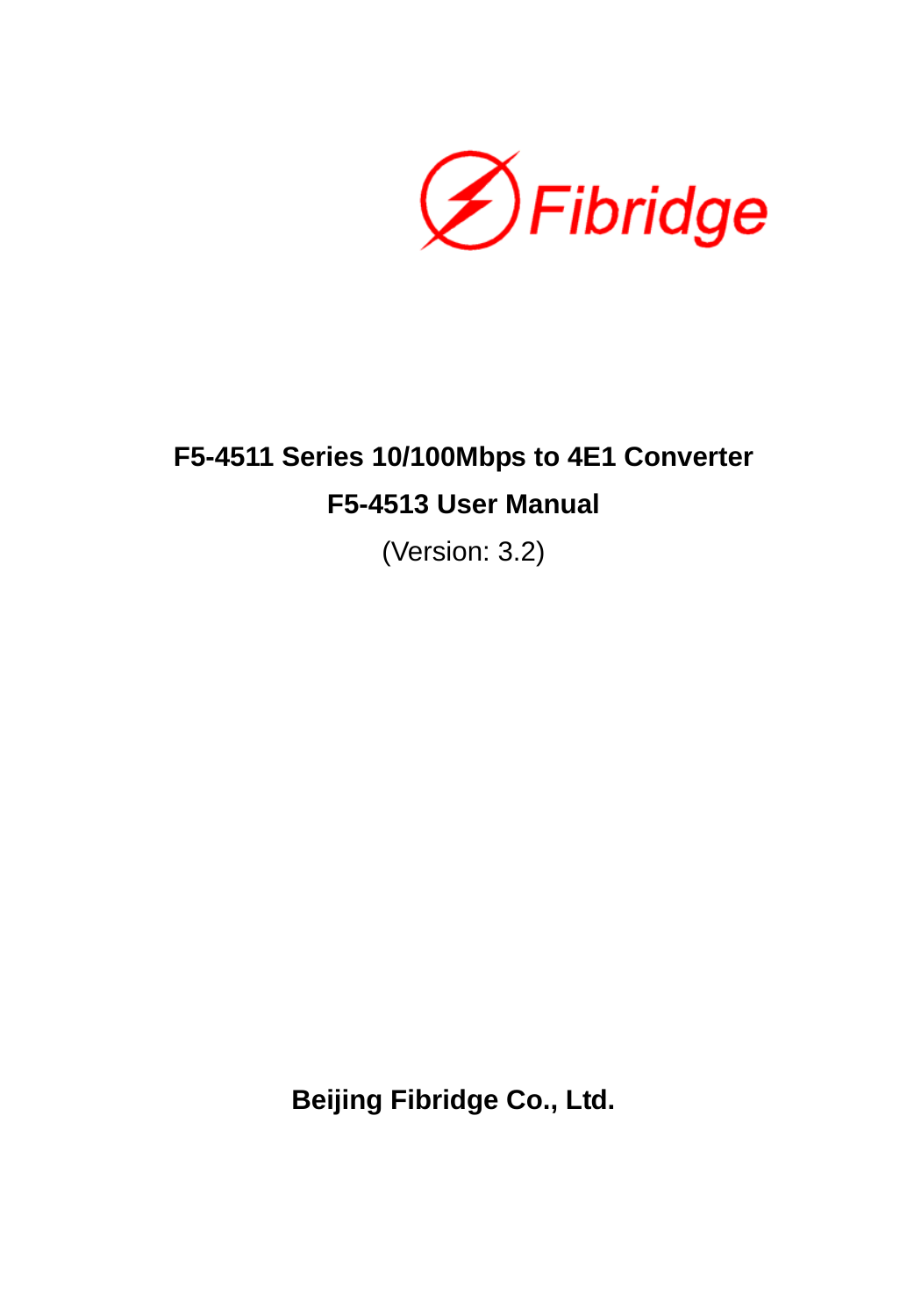

# Content

| 1. |     |  |  |  |  |  |  |  |  |  |  |
|----|-----|--|--|--|--|--|--|--|--|--|--|
| 2. |     |  |  |  |  |  |  |  |  |  |  |
| 3. |     |  |  |  |  |  |  |  |  |  |  |
|    | 3.1 |  |  |  |  |  |  |  |  |  |  |
|    |     |  |  |  |  |  |  |  |  |  |  |
|    | 3.3 |  |  |  |  |  |  |  |  |  |  |
|    | 3.4 |  |  |  |  |  |  |  |  |  |  |
|    |     |  |  |  |  |  |  |  |  |  |  |
| 4. |     |  |  |  |  |  |  |  |  |  |  |
|    | 41  |  |  |  |  |  |  |  |  |  |  |
|    | 4.2 |  |  |  |  |  |  |  |  |  |  |
|    | 4.3 |  |  |  |  |  |  |  |  |  |  |
|    | 4.4 |  |  |  |  |  |  |  |  |  |  |
|    | 4.5 |  |  |  |  |  |  |  |  |  |  |
|    | 4.6 |  |  |  |  |  |  |  |  |  |  |
| 5. |     |  |  |  |  |  |  |  |  |  |  |
| 6. |     |  |  |  |  |  |  |  |  |  |  |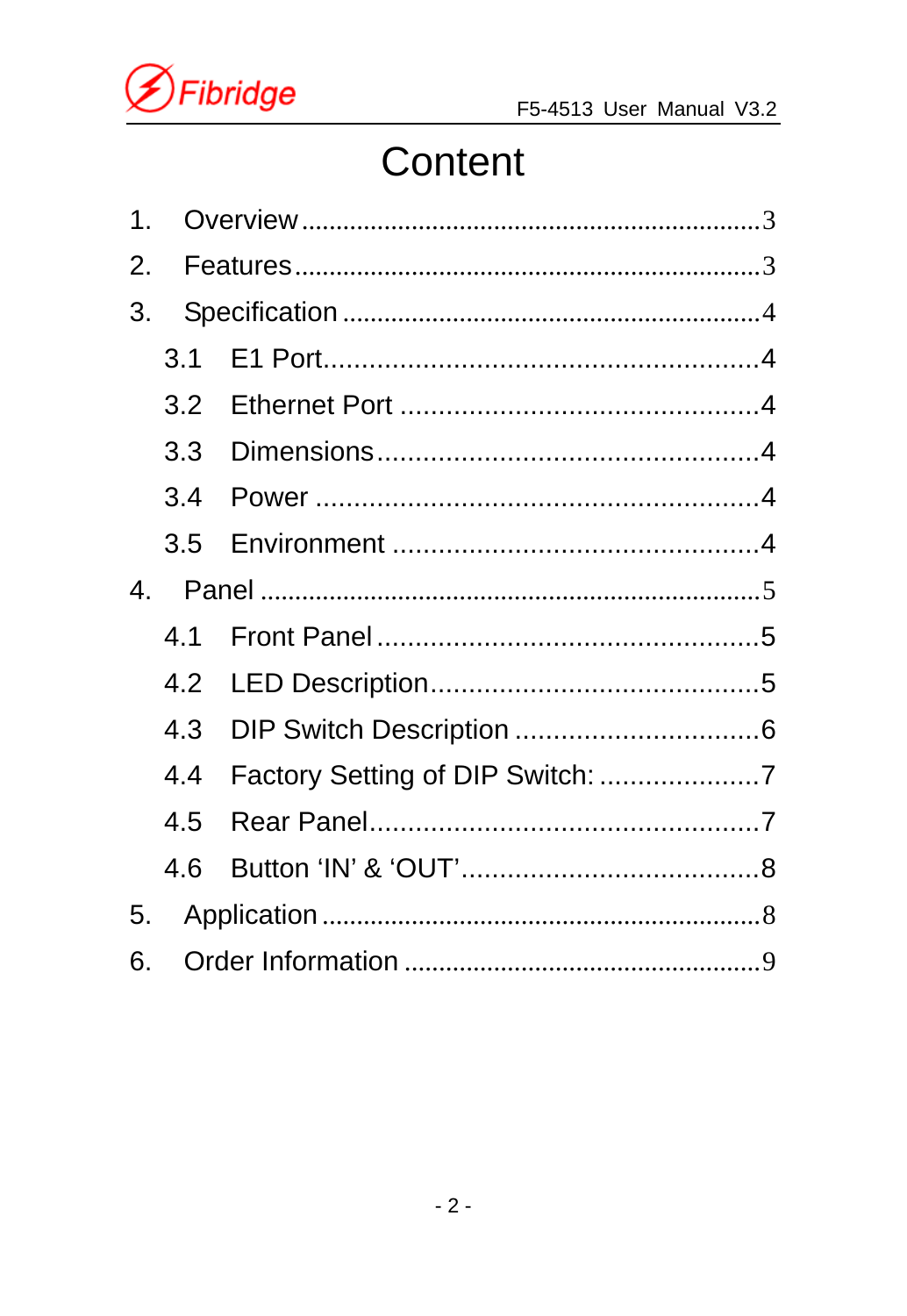## **1. Overview**

F5-4511 Series F5-4513 Converter is the most new promoted product that can convert 10/100Mbps Ethernet to 4E1 Signal, and vice versa. This protocol converter can extend the bandwidth to 7.68Mbps. It is widely used in two LAN connecting, remote monitor and video broadcasting.

## **2. Features**

- z Compatible with ITU-T G703, G704 and G823
- Support 10Base-T, 100Base-TX protocol
- Enable any group of CH1-CH4 E1 channel to transmit the data at will
- **Extend the bandwidth to 7.68Mbps when using** 4E1 channels
- Support auto-inspection of effective E1 channel without interruption of data transfer.
- Automatically cut off the E1Channel when it has LOS and AIS alarm
- Support remote E1 Loop function
- 75/120 ohm Optional of E1 channel impedance
- Support VLAN & IEEE802.1q protocol
- Internal power supply, AC220V or DC-48V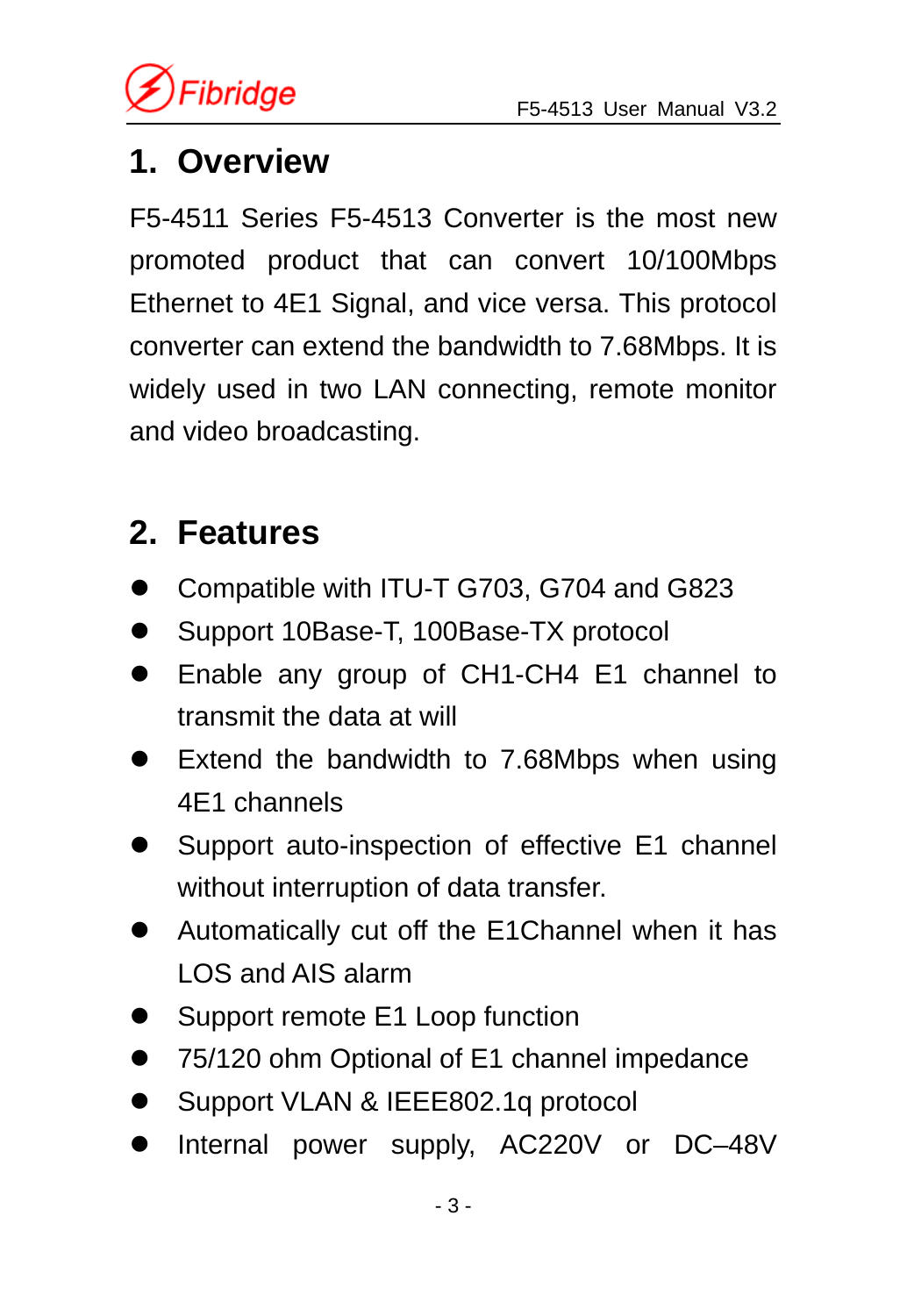*Fibridge* 

optional

## **3. Specification**

- 3.1 E1 Port
- Bit rate: 2.048 Mbps
- Line code: HDB3
- Standard: Compatible with ITU-T G703, G704
- Connector: Standard BNC Port, RJ45 Port
- Impedance: 75ohm &120ohm Optional
- Number of F1 channel: 4
- Jitter Performance: compatible with G.823
- 3.2 Ethernet Port
- Port Speed: 10/100Mbps Auto-Selection
- Auto-negotiation with half/full duplex
- Standard: Compatible with IEEE802.3u
- Connector: RJ45 (MDI/MDI-X Optional)
- Number of Ports: 1
- 3.3 Dimensions
- 420mm(W)  $\times$  184mm (D)  $\times$  44mm (H)
- 3.4 Power
- z AC Power: 100V-240V, 0.4-0.2A, 50-60 Hz
- $\bullet$  DC Power: -48V, 0.4A
- Consumption: Less than 3 Watts
- 3.5 Environment
- Temperature: 0℃-50℃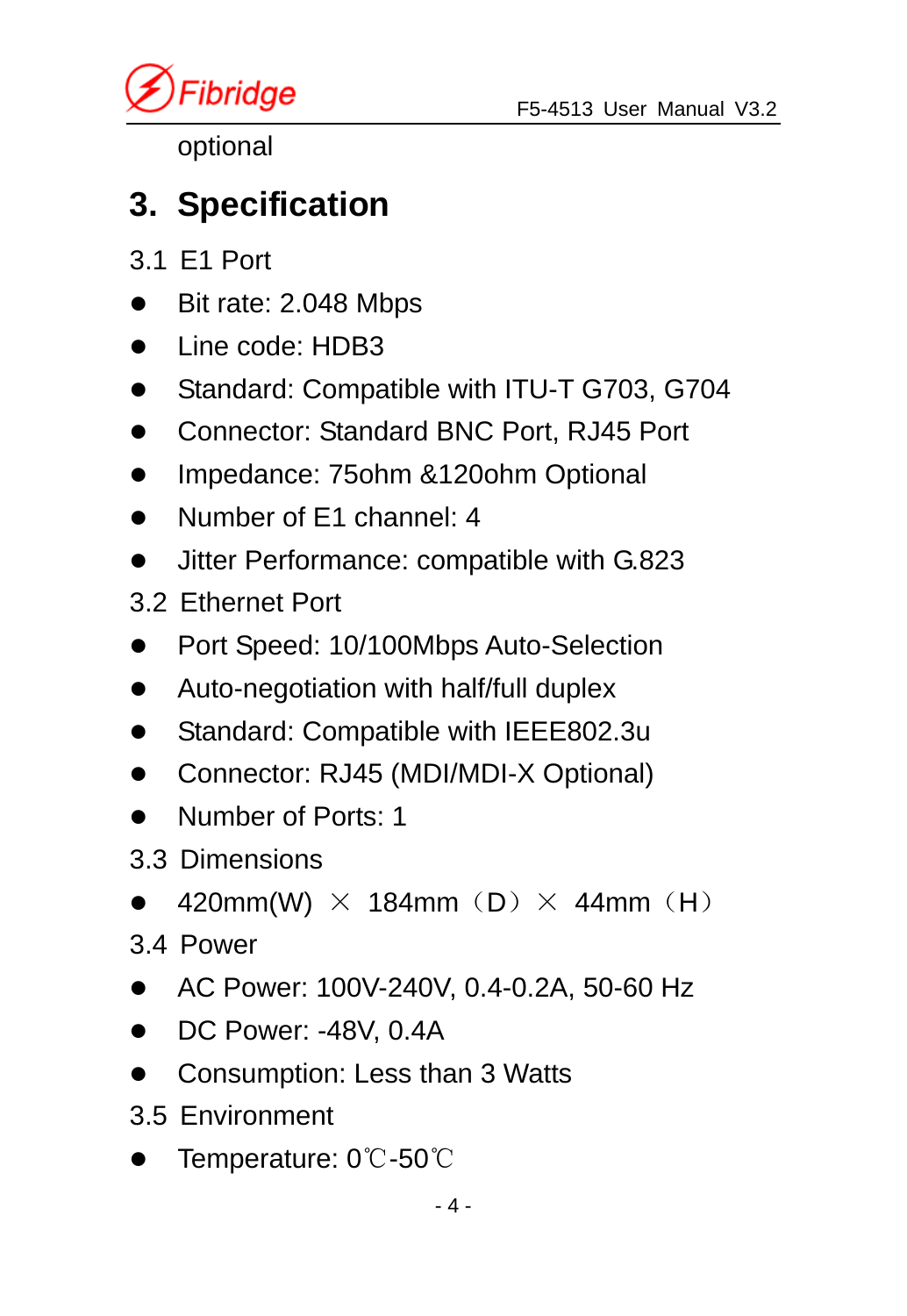

Humidity: 30%-90%

# **4. Panel**

#### 4.1 Front Panel

| <b>SETTING</b><br>,,,,,,, |  | $\circ$ | $\circ$ $\circ$ $\bullet$ $\circ$ |      |  |  |                      |  |                                                      |  |
|---------------------------|--|---------|-----------------------------------|------|--|--|----------------------|--|------------------------------------------------------|--|
| DIP Switch                |  |         |                                   | ∣ FD |  |  | <b>Ethernet Port</b> |  | Alternate MDI/MDI-X<br><b>Connection of Ethernet</b> |  |

#### 4.2 LED Description

#### Table 1: LED Status Description

| LED             | Color                   | Stat.        | <b>Description</b>             |  |  |
|-----------------|-------------------------|--------------|--------------------------------|--|--|
| RX.             | Yellow                  | <b>BLINK</b> | Receiving data                 |  |  |
| TX.             | Yellow                  | <b>BLINK</b> | Transmitting data              |  |  |
| <b>LINK</b>     | Green                   | ON           | Ethernet port link OK          |  |  |
|                 |                         | ON           | 10Base-T                       |  |  |
| <b>SPD</b>      | Green                   | OFF          | 100Base-TX                     |  |  |
| FDX             | Green                   | ΟN           | <b>Full Duplex</b>             |  |  |
|                 |                         | OFF          | <b>Half Duplex</b>             |  |  |
| COL             | Red                     | ON           | <b>Ethernet Line Collision</b> |  |  |
|                 |                         | OFF          | No Collision or Full Duplex    |  |  |
| CH <sub>1</sub> | Red                     | ON           | The 1st E1 Channel Lose        |  |  |
|                 |                         | OFF          | Normal Working                 |  |  |
| CH <sub>2</sub> | The 2nd E1 Channel Lose |              |                                |  |  |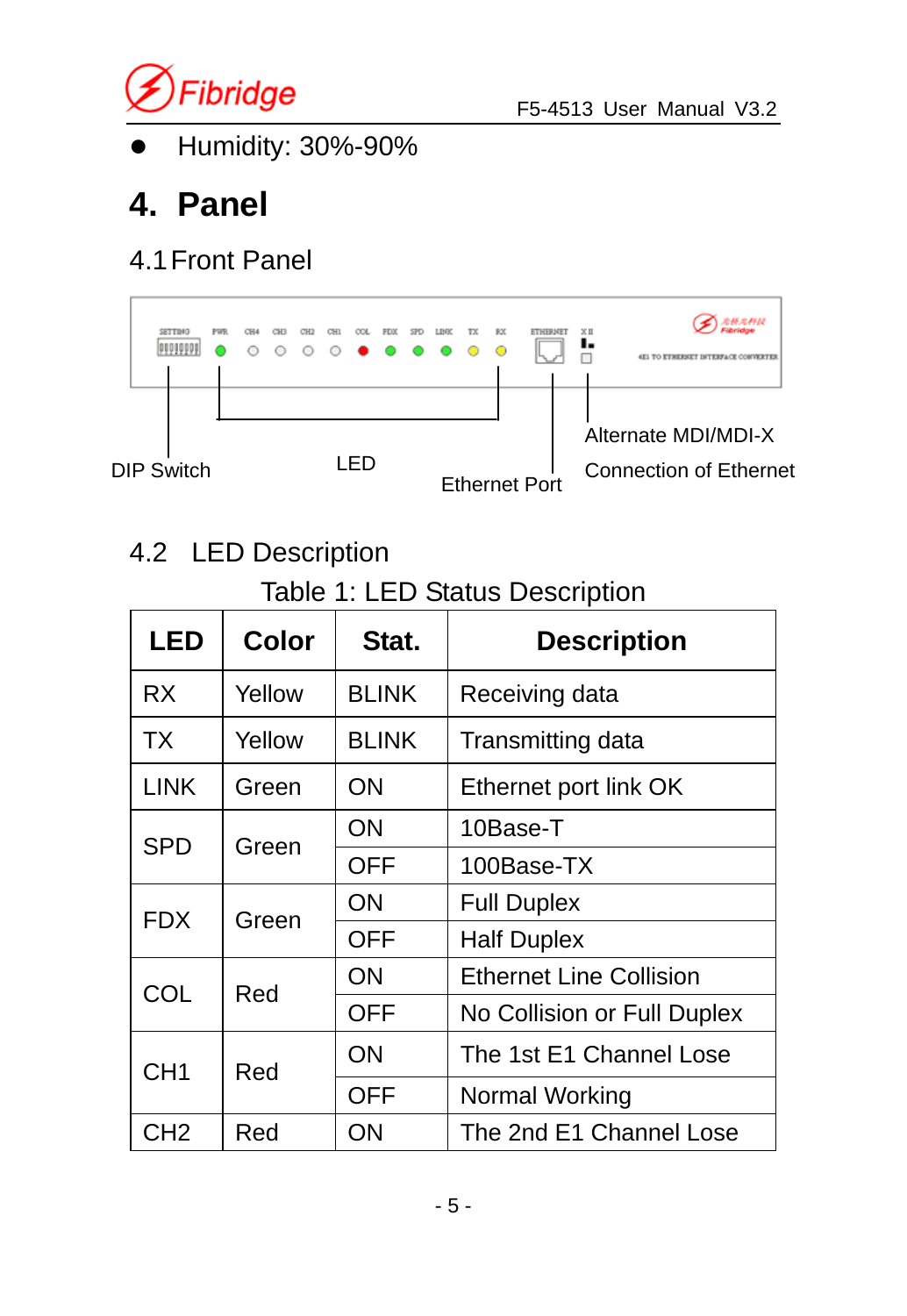

F5-4513 User Manual V3.2

|                 |       | <b>OFF</b><br>Normal Working |                         |  |  |  |
|-----------------|-------|------------------------------|-------------------------|--|--|--|
| CH <sub>3</sub> | Red   | ΟN                           | The 3rd E1 Channel Lose |  |  |  |
|                 |       | <b>OFF</b>                   | Normal Working          |  |  |  |
| CH <sub>4</sub> | Red   | ON                           | The 4th E1 Channel Lose |  |  |  |
|                 |       | OFF                          | Normal Working          |  |  |  |
| <b>PWR</b>      | Green | ON                           | Power supply OK         |  |  |  |

#### 4.3 DIP Switch Description

#### Table 2: DIP Switch Description

| <b>PIN</b>     | <b>When ON</b>            | When OFF                |  |  |  |  |  |  |
|----------------|---------------------------|-------------------------|--|--|--|--|--|--|
| 1              |                           |                         |  |  |  |  |  |  |
| $\overline{2}$ | See Table3: Ethernet Mode |                         |  |  |  |  |  |  |
| 3              | Normal working            | Local Loop              |  |  |  |  |  |  |
| 4              | Normal working            | Remote Loop             |  |  |  |  |  |  |
| 5              | ON                        |                         |  |  |  |  |  |  |
| 6              | OFF                       |                         |  |  |  |  |  |  |
| 7              | IN-TIME Mode, for Video   | Reliable Mode, for Data |  |  |  |  |  |  |
| 8              | BER limit: 10E-6          | BER limit: 10E-5        |  |  |  |  |  |  |

Note: When one E1 channel 's BER limit is beyond the setting by pin 8, the device will automatically stop transmitting data through this channel.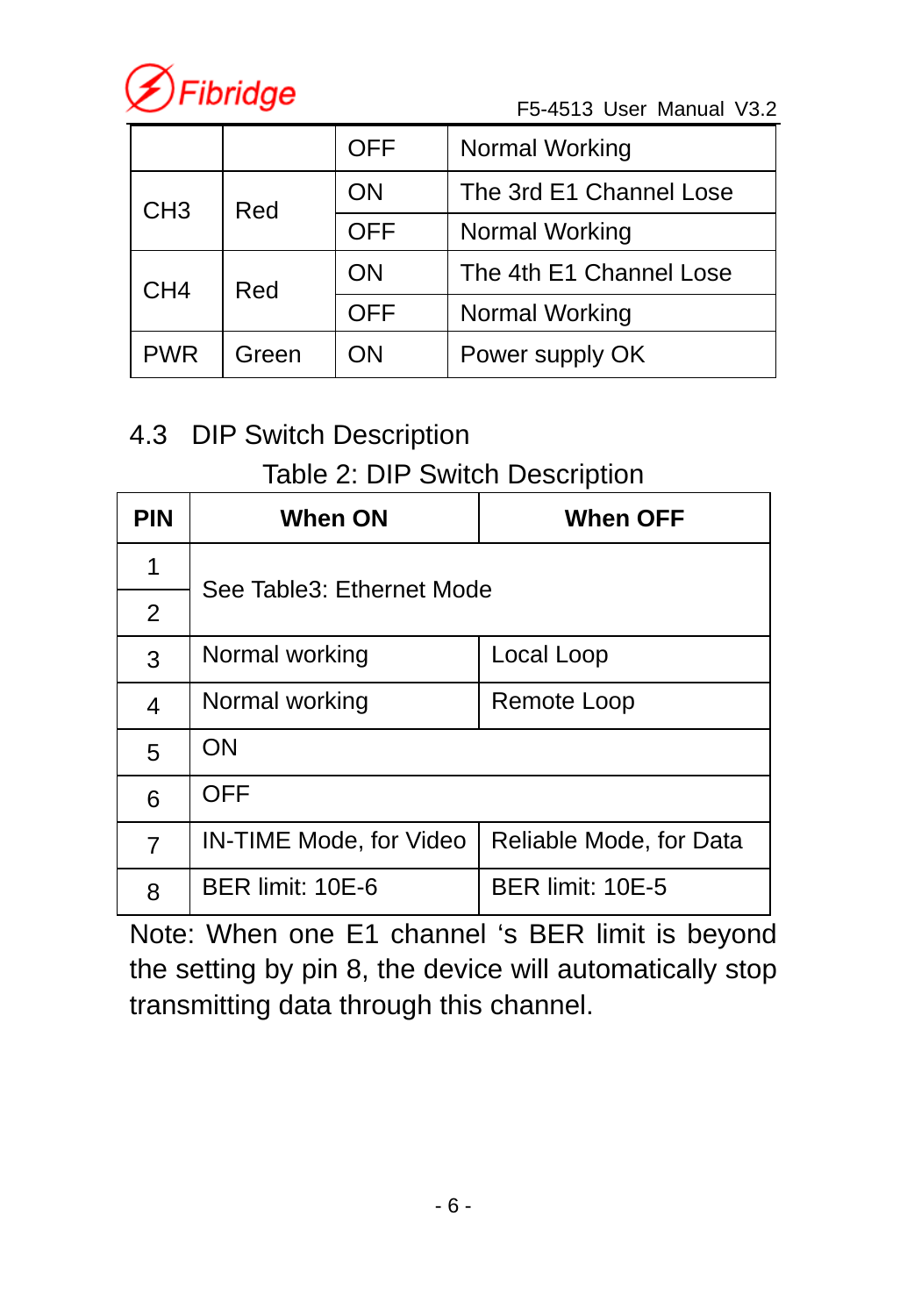

#### Table 3: Ethernet Mode Description

| Pin1       | Pin2       | <b>Description</b>                            |  |  |  |  |  |  |  |
|------------|------------|-----------------------------------------------|--|--|--|--|--|--|--|
| <b>OFF</b> | <b>OFF</b> | 10/100Mbps, Half/Full Duplex Auto-Negotiation |  |  |  |  |  |  |  |
| OFF        | ΟN         | 10Mbps, Half/Full Duplex Auto-Negotiation     |  |  |  |  |  |  |  |
| <b>ON</b>  | ON         | 10Mbps, Full Duplex                           |  |  |  |  |  |  |  |
| ΟN         | OFF        | 100Mbps, Full Duplex                          |  |  |  |  |  |  |  |

#### 4.4 Factory Setting of DIP Switch:

| l PIN                                                                                   |  |  | $\vert 5$ |  |  |
|-----------------------------------------------------------------------------------------|--|--|-----------|--|--|
| $ \text{Stat.} \text{ OFF} $ OFF $ \text{ ON} $ ON $ \text{ ON} $ OFF $ \text{OFF} $ ON |  |  |           |  |  |

#### 4.5 Rear Panel



Power Input E1 Channel

Definition of the 120ohm:

| Pin  |       |     |        |       | 2.7        | Other |
|------|-------|-----|--------|-------|------------|-------|
| Def. | $TX+$ | TX- | $RX -$ | $RX+$ | <b>GND</b> | N.A.  |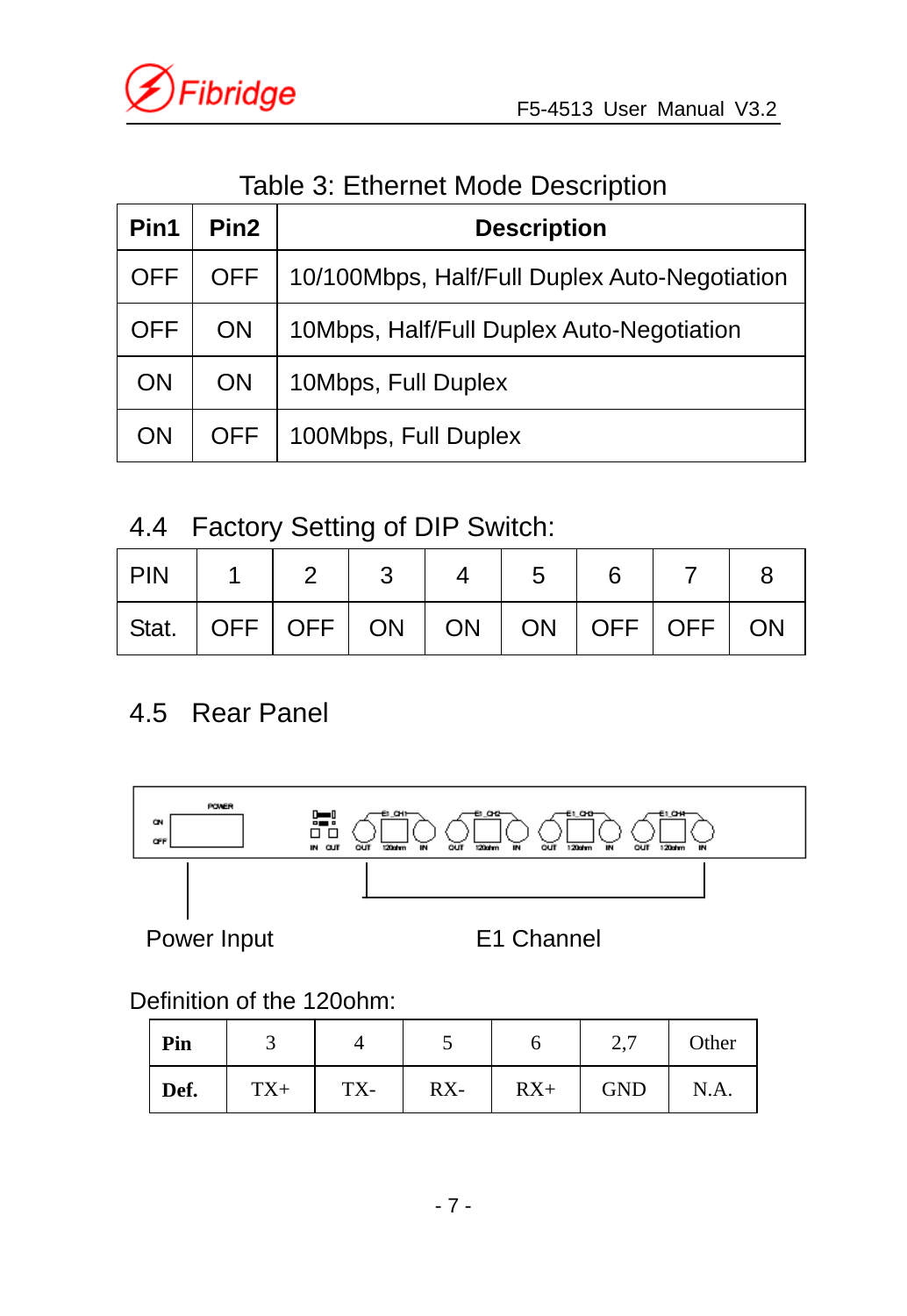

#### 4.6 Button 'IN' & 'OUT'

When press button IN down, the round of the 'IN port' of each E1 channel will be connected to GND, When let button IN up, the round of the 'IN port' of each E1 channel will float.

When press button OUT down, the round of the 'OUT port' of each E1 channel will be connected to GND, When let button OUT up, the round of the 'OUT port' of each E1 channel will float.

From below figure, you can find the meaning of 'round' and 'tip'.



# **5. Application**